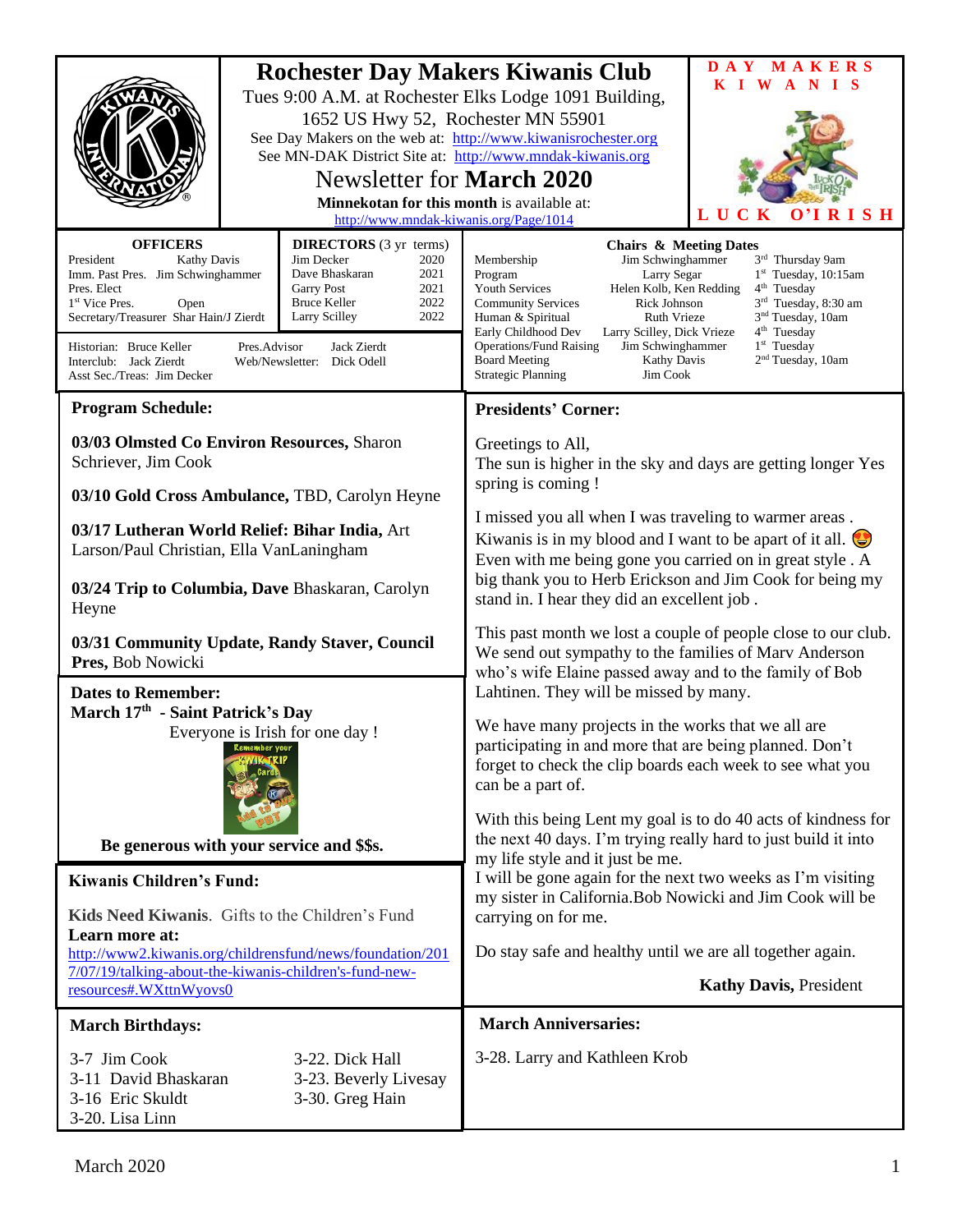### **Treasurer's Report - 02/11/2020**

| <b>Bank Balance 01/31/2020:</b> | \$17,397.27                          |
|---------------------------------|--------------------------------------|
| Administrative Account:         | \$4,538.72                           |
| Service Account:                | \$9,540.16                           |
| Charitable Account:             | \$3,318.39                           |
| <b>K Dollars Collected:</b>     | \$                                   |
| <b>As of February 4th 2020</b>  | 454.00                               |
| <b>Total Membership</b>         | 55<br><b>Jack Zierdt</b> , Treasurer |

#### **Secy Report: BOARD OF DIRECTORS MINUTES OF MEETING**

February 11, 2020 Jim Cook called the meeting to order at 10:15 AM in the absence of President Kathy Davis **Board Members/Committee Chairs Present:** Bruce Keller, Garry Post, Larry Scilley, Rick Johnson, Jim Decker, Jack Zierdt, Helen Kolb, Jim Cook **Board Members/Committee Chairs Absent:** President Kathy Davis, Shar Hain, Larry Segar, Ken Reding, Dick Vrieze, Ruth Vrieze, Jim Schwinghammer, Dave Bhaskaran **Others Present:** Joan Olson, Roger Olson, Judy Zierdt, Lt. Governor Steve Forseth **Additions and Corrections to Minutes of Previous Meeting:** There were no corrections or additions to the minutes from the January  $14<sup>th</sup>$  Board Meeting, with Jim Decker moving to approve and Jim Cook seconding the motion. **Motion was approved**! **Treasurer's Report for January 31, 2020:** The printed report was handed out to all present at the meeting. Correspondence: None Approval for Payment of Bills: None *UNFINISHED BUSINESS:* There is still a concern regarding people's cell phones being on and used during our meetings. "It is very disrespectful and annoying to have people talking on their cell phones during our meetings." If it is necessary to take a call during the meeting the person should step out so as not to disrupt the program or meeting. A reminder will be announced at the beginning of our meetings to turn off or put your phone on silent mode. It was, also, stated that there should be no playing on phones or tablets

during the time the speaker is presenting. The president will be announcing at the beginning of each meeting to please turn off or put your devices in silent mode.

Next Column  $\rightarrow$ 

### **Secy Report:**

Dick Vrieze moved "that the scholarship committee further investigate the possibility for Day Makers to offer 1 or 2 - \$500.00 scholarships to Century High School Graduates to attend RCTC." Jim Schwinghammer seconded the motion. **Approved.** The action for this motion was taken to the January, 2020 Youth Services Committee for discussion and action. The Youth Services Committee recommended that the Day Makers keep control of their scholarship awards. The Day Makers will have 2 - \$1,000 scholarships available to Century High School Key Club Members and will have up to 2 - \$500.00 scholarships available to students (preferably Century HS) in need to attend an institute of higher learning. The acceptance of this recommended policy be approved on a motion by Jim Cook and seconds by Garry Post and Jim Decker. **Motion to approve Scholarship Policy was Approved!**

Lisa Linn transferred from the Sunrisers Kiwanis Club to our club January 1. The question was asked about her dues, payment to KI – Jack is working with Vern Yetzer, from Sunrisers, to clear up this situation with KI. It is time to start the planning for Food for KIDZ, that will be held on Saturday, April 4, 2020 in Stewartville. Jack Z will contact Culligan for a donation of bottled water for the workers and Jim C is contacting HyVee for donation of cookies for workers. Jim Cook will be handling the collection of donations from our members to meet our club responsibility of the \$2,000.00 donation from each club. Sign up for working during the day will be on a clipboard beginning in February.

## *NEW BUSINESS:*

Jack Z. brought up that the "Continuous Participation Recognition Program" is way behind. In discussions regarding this, with Richard L., it was determined that we are at least 9 months or more behind. I was, also, mentioned that this has become an unwieldly and burdensome record keeping nightmare. Jack recommended that we us the year tabs to signify the anniversary of the years that one has been in Kiwanis. During the month of an individuals joining Kiwanis recognition would be given at a club meeting. Garry Post moved and Jim Cook seconded the motion that once per month, at the last meeting of the month, we would celebrate the joining anniversary of each Kiwanian that had joined during that month. **Motion Carried!!** We will start with February 2020 on the  $25<sup>th</sup>$ .

**Continued page 4** →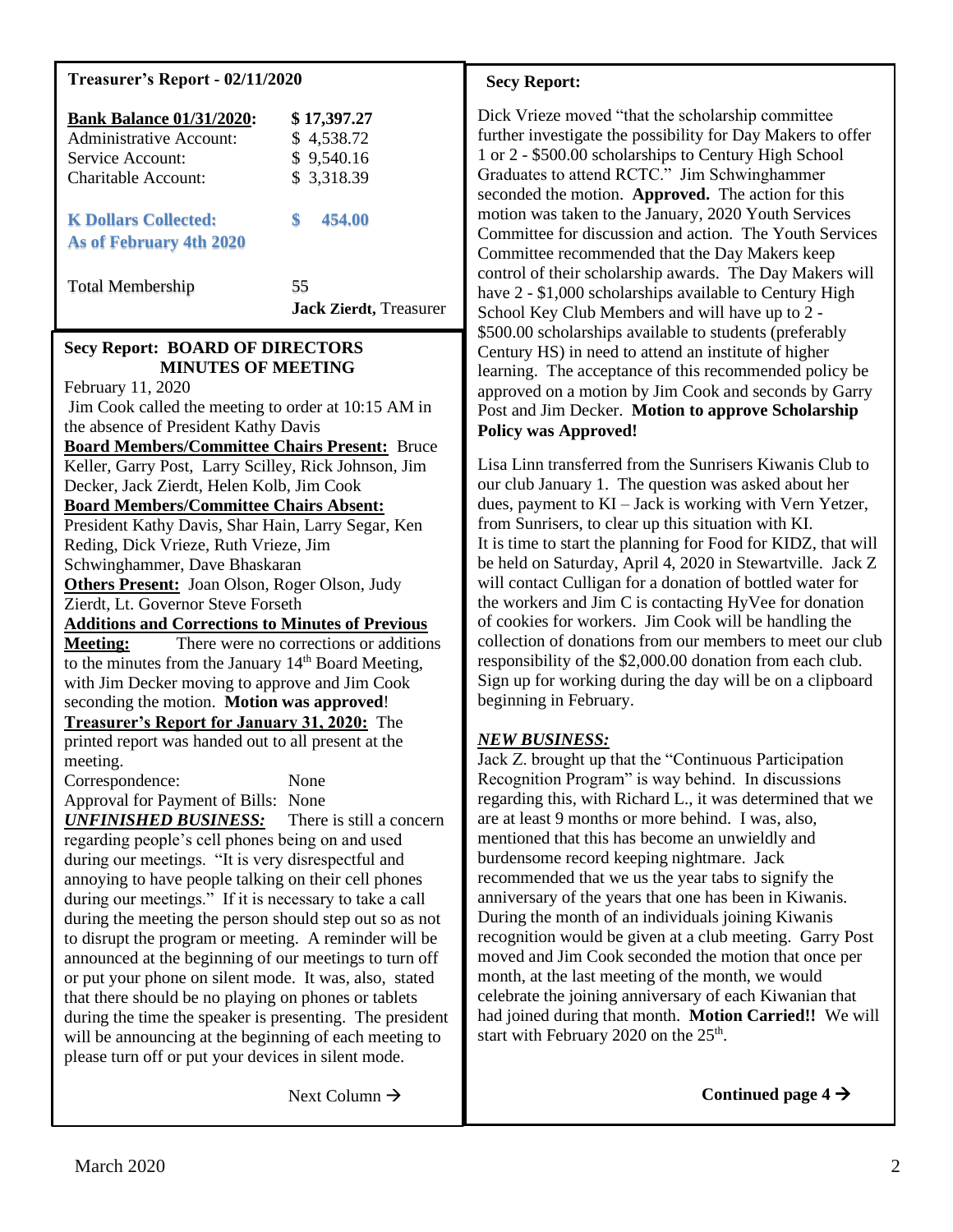## **Century Key Club Event:**

The Century HS Key Club members are busy putting in many hours of volunteering. One of the rewards for their service to others is qualifying for scholarships and letters. One of the requirements for a letter is to lead a volunteer opportunity. As example, two of the students have taken on the challenge of helping Channel One fill their shelves. They have put collection boxes around Century HS and hope to have them filled by March.



If you would like to help them please bring a nonperishable item to our March 3rd meeting. I'll take them to Century.



Maggie Hongerholt their Century HS advisor. Ladies taking a break in the action……. Kathy Davis and Helen Kolb





### **Harriet Bishop K-Kids:**

The K-Kids accepted an opportunity to help a fledgling school in Tanzania. Ms. Williams, a teacher at Bishop, became acquainted with an exchange teacher here from Tanzania last year. He was here for two and a half months at Willow Creek Middle School.

She told the K-Kids how there is no government or public support for education in Tanzania and it is through private initiatives that make it possible for any opportunities for education in the country.

This gentleman from there has taken on the task of starting a preschool through third grade school. He secured the help of a construction company in England to construct a building and is looking for help with school supplies. The K-Kids will make presentations to classrooms at Bishop and help each class to collect and assemble items.

Ms. Williams and three others are going to Tanzania to visit his school in late March and each will carry the collected supplies in a second suitcase. The kids asked some good questions about what was needed, pencils, crayons, paper, notebooks, jump ropes, and items that will easily fit in their suitcases.

The kids asked about books and she said there was no use for them as they do not speak English, only Swahili.

The K-Kids are excited to help and will look forward to pictures and stories on her return.

### **Rick Johnson and Helen Kolb**